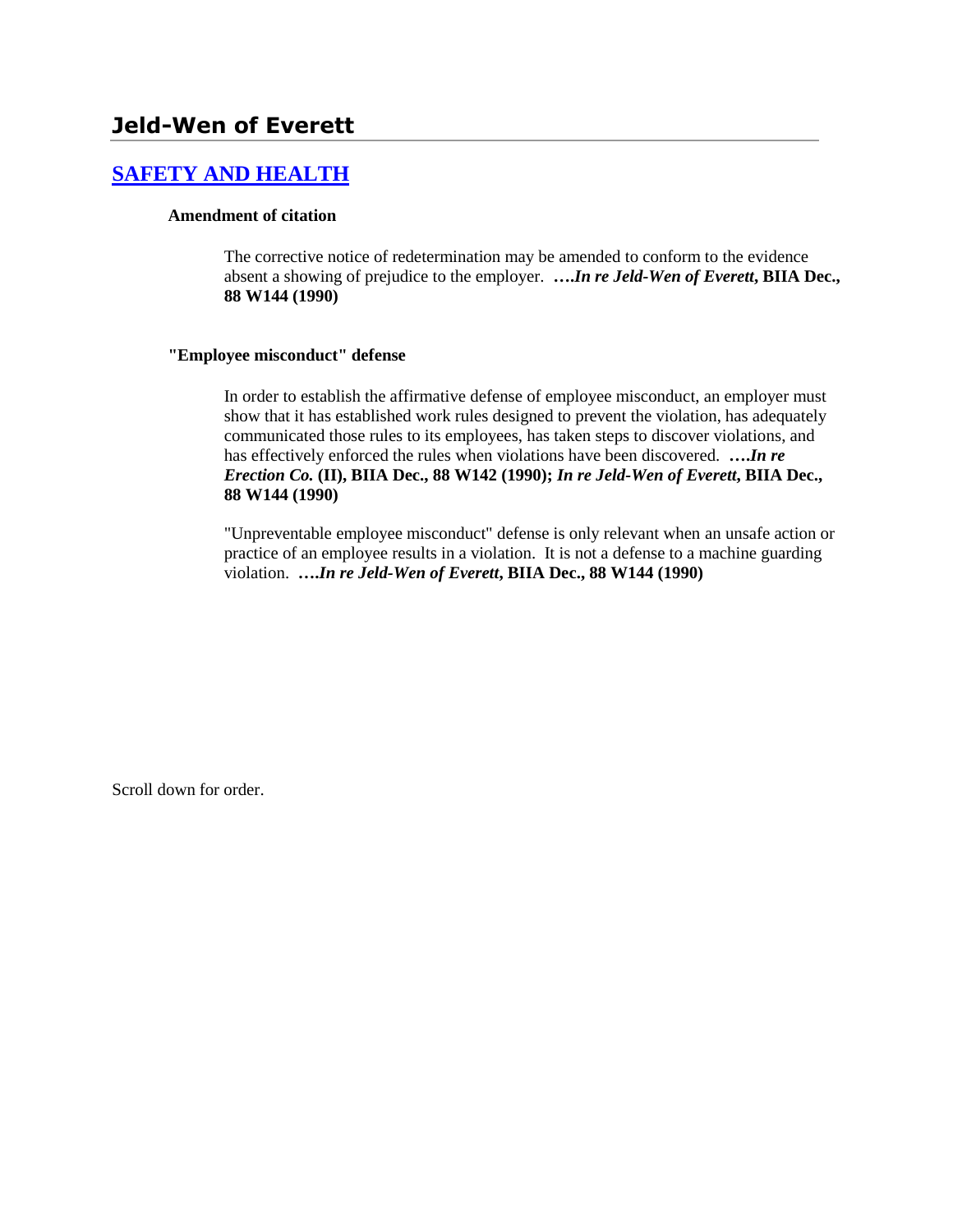### **BEFORE THE BOARD OF INDUSTRIAL INSURANCE APPEALS STATE OF WASHINGTON**

**)**

**)**

**IN RE: JELD-WEN OF EVERETT ) DOCKET NO. 88 W144**

## **CORRECTIVE NOTICE OF REDETERMINATION NO. 404600**

**) DECISION AND ORDER**

APPEARANCES:

Employer, Jeld-Wen of Everett, dba Nord Door, by Brian L. Pocock (Withdrawn), and by Douglas B.M. Ehlke

Employees of Jeld-Wen of Everett, by none

Department of Labor and Industries, by The Attorney General, per Ronald L. Lavigne, Elliott S. Furst and Aaron K. Owada, Assistants

This is an appeal filed by the employer, Jeld-Wen of Everett, on November 7, 1988 from a Corrective Notice of Redetermination No. 404600 issued by the Department of Labor and Industries on October 22, 1988, which affirmed as modified Citation and Notice No. 404600 dated July 22, 1988 and which cited Jeld-Wen of Everett for two general violations and two serious violations of WISHA regulations, with a total penalty assessment of \$440.00. **AFFIRMED AS MODIFIED**.

# **PROCEDURAL AND EVIDENTIARY MATTERS**

Pursuant to RCW 51.52.104 and RCW 51.52.106, this matter is before the Board for review and decision on timely Petitions for Review filed on behalf of the employer and the Department of Labor and Industries to a Proposed Decision and Order issued on February 21, 1990 in which the Corrective Notice of Redetermination dated October 22, 1988 was modified to vacate Item Nos. 1 and 2, to vacate Item No. 3 and the penalty assessed therefor, amend Item No. 5 to allege a violation of WAC 296-78-84003(1), and affirm Item No. 5 and the \$240.00 penalty assessed therefor, as amended.

In an interlocutory order dated July 5, 1989, our Industrial Appeals Judge assessed costs and attorneys' fees against the Department of Labor and Industries for failure to respond in a timely manner to discovery requests. Following review occasioned by an interlocutory appeal, the Board's Chief Industrial Appeals Judge entered an order on July 18, 1989 which affirmed the Industrial Appeals Judge's order of July 5, 1989 with a reduction of the costs and attorneys' fees assessed from \$1,371.85 to \$750.00. The Department's tardy response to the employer's request for production of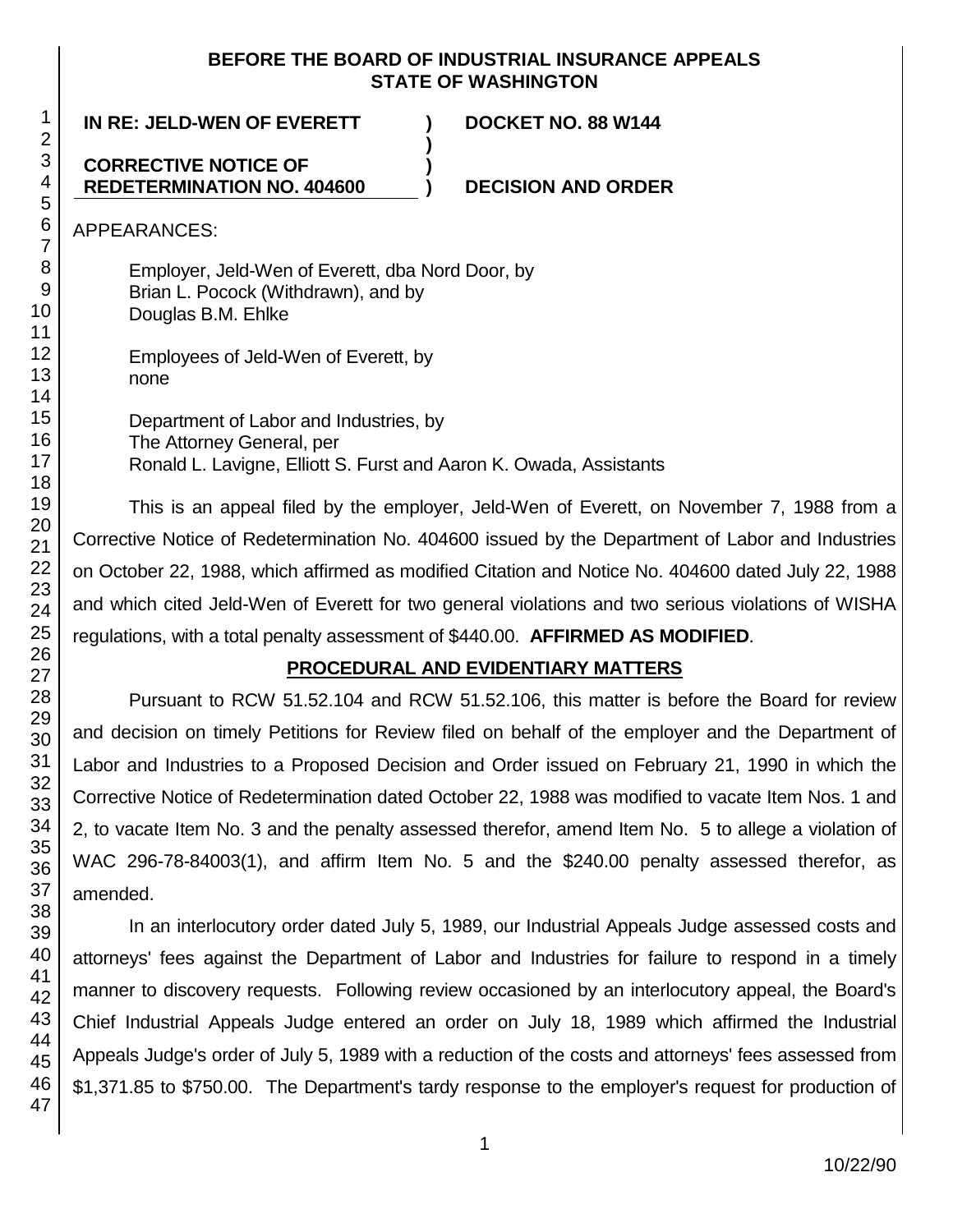documents occasioned the motion to compel production of documents. The facts surrounding the motion to compel production of documents, as revealed in the record and the affidavits of the parties, serve as justification for assessment of costs and attorneys' fees pursuant to the provisions of CR 37(a)(4). We affirm our Chief Industrial Appeals Judge's decision to assess the sum of \$750.00 against the Department of Labor and Industries as costs and attorneys' fees necessary to the employer's motion to compel discovery.

The Board has also reviewed the evidentiary rulings contained in the Proposed Decision and Order and in the record of proceedings and finds that no prejudicial error was committed and said rulings are hereby affirmed.

#### **DECISION**

The issues presented by this appeal and the evidence presented by the parties are accurately and thoroughly set forth in the Proposed Decision and Order. We are in agreement with our Industrial Appeals Judge's resolution of these issues. We have nevertheless granted review in order to address a question frequently raised in the course of WISHA appeals. This is the question of the parties' respective burdens in establishing, or disproving, the defense of "unpreventable employee misconduct." <sup>1</sup> In the absence of Washington appellate decisions on this issue we rely upon federal decisions made in connection with the administration of 29 U.S.C. Sec. 651 et seq., the Occupational Safety and Health Act (OSHA). Decisions reached in different circuits of the U.S. Court of Appeals conflict. There is some confusion and disagreement as to where the burden of establishing or disproving this defense lies. Careful consideration of the federal decisions convinces us that we should follow the line of federal cases which determine this is an affirmative defense and that the burden to establish "unpreventable employee misconduct" rests with the employer. Before we address the burdens related to this defense with regard to Item No. 3, however, we discuss two preliminary issues. These concern the advisability of amending the pleadings to cite different enumerated WAC regulations on Item Nos. 1, 2 and 5, and whether the defense of unpreventable employee misconduct is relevant at all to Item No. 5, regardless of where the burdens lie.

<sup>1</sup>This defense has also been referred to as "isolated occurrence", "isolated incident", "isolated misconduct", and "employee misconduct". While different terms have been used by appellate courts in describing this defense, it does not appear to reflect a substantive difference and we will refer to the defense throughout as "unpreventable employee misconduct".

l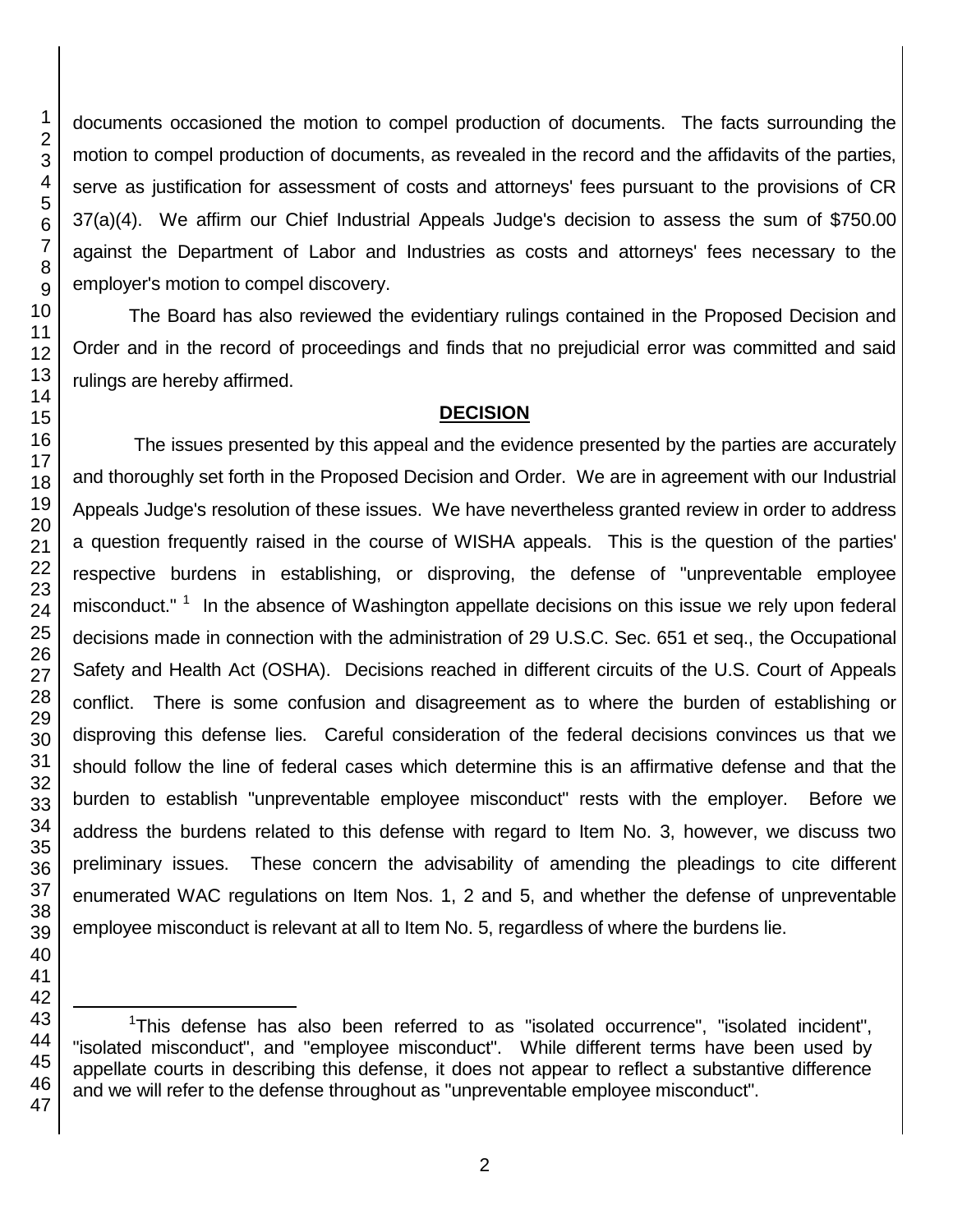On June 13, 1988 William Stites was pulled into a moving conveyor belt and crushed to death. After learning of Mr. Stites' death, the Department of Labor and Industries, through two of its safety inspectors, conducted an inspection of Jeld-Wen of Everett's plant. As a result of the inspection, the Division of Industrial Safety and Health at the Department of Labor and Industries issued Citation and Notice No. 404600 on July 22, 1988. This Citation and Notice alleged two general, two serious, and one serious repeated violations of Chapter 296-24 WAC. Following reassumption of jurisdiction, the Department issued a Corrective Notice of Redetermination which affirmed the violations alleged under Item Nos. 1, 2 and 3, vacated Item No. 4, and modified Item No. 5 from a serious repeated violation to a serious violation. Neither of the parties in their Petitions for Review raised any question regarding the vacation of Item Nos. 1 and 2 as ordered by the Proposed Decision and Order. The decision to vacate Item Nos. 1 and 2 is very thoroughly discussed in the Proposed Decision and Order. Accordingly, we will limit our discussion to Item Nos. 3 and 5.

Item No. 5 of the Corrective Notice of Redetermination alleges a serious violation of WAC 296-24-21515 and assesses a penalty of \$240.00. In connection with this item, as with Item Nos. 1 and 2, the employer contends that the violations were cited to incorrect WISHA regulations and vacation of the items is therefore required. The Department cited the employer for violations of the general safety regulations, Chapter 296-24 WAC. The employer argues that its business is wood products which brings it under the vertical standards of WAC 296-78-500, et seq. The Department believes this employer is not within the wood products industry as defined by WAC 296-78-500, or in the alternative, the Corrective Notice of Redetermination should be amended to conform to the evidence.

WAC 296-78-500 states, in relevant part:

. . . The chapter 296-78 WAC shall apply to and include safety requirements for all installations where the primary manufacturing of wood building products takes place .... These operations shall include but are not limited to log and lumber handling, sawing, trimming and planing, plywood or veneer manufacturing, canting operations, waste or residual handling, operation of dry kilns, finishing, shipping, storage, yard and yard equipment, and for power tools and affiliated equipment used in connection with such operation . . .

While the evidence shows that Jeld-Wen is a "hybrid" operation in that its plants include operations that are not mentioned within WAC 296-78-500, many of the operations specifically listed by that regulation are performed at Jeld-Wen. In fact, the operations performed within the Jeld-Wen cutting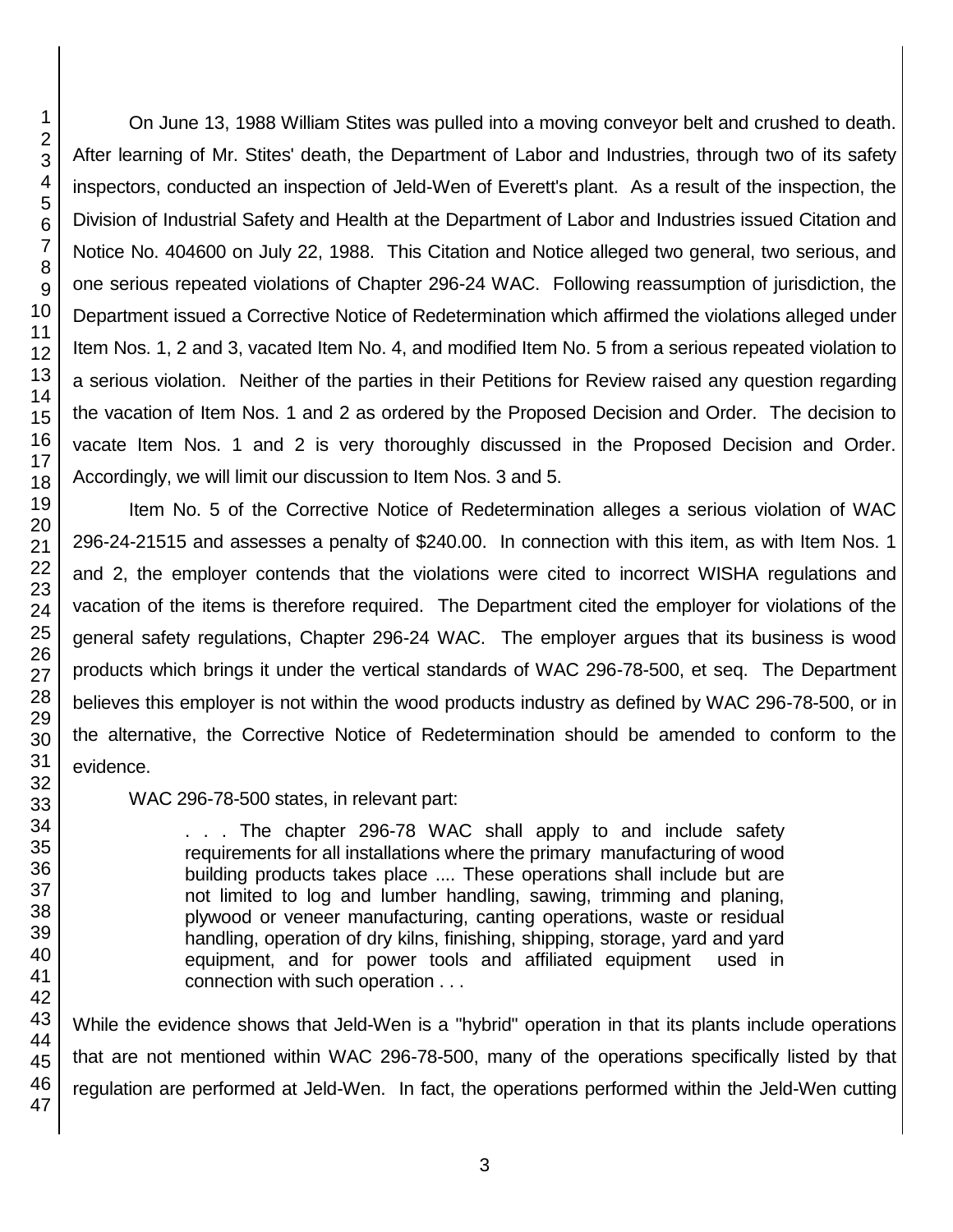department are included in the WAC 296-78-500 list of "primary manufacturing of wood building products" operations. These are the operations of lumber handling, sawing and trimming. Immediately adjacent to the cutting department were operations of planning and drying lumber in dry kilns which also fit within the WAC 296-78-500 list. Under the circumstances, Jeld-Wen is a "woodworking" plant.

WAC 296-78-500(2) states, in relevant part:

This standard shall augment the Washington state general safety and health standards, . . . which are applicable to all industries governed by chapter 80, Laws of 1973, Washington Industrial Safety and Health Act. In the event of any conflict between any portion of this chapter and any portion of any of the general application standards, the provisions of this chapter 296-78 WAC, shall apply.

We note this provision mirrors what our courts have described as "a basic rule of statutory construction .... When there is a conflict between one statutory provision which treats a subject in a general way and another which treats the same subject in a specific manner, the specific statute will prevail." Pannell v. Thompson, 91 Wn.2d 591, 597, 589, P.2d 1235 (1979).

In alleged violation No. 1, the cited regulation, WAC 296-24-020(1)(c), contains essentially the same language as WAC 296-78-515(1)(c). In alleged violation No. 2, the cited regulation, WAC 296-24-040(1)(a), contains essentially the same language as WAC 296-78-525(1)(a). In alleged violation No. 5, the cited regulation, WAC 296-24-21515, contains essentially the same language as WAC 296-78-84003(1). (There is no vertical regulation within Chapter 296-78, WAC, which corresponds to the general regulations cited within alleged violation No. 3.) Obviously, if no conflict exists both regulations are applicable to this employer. Equally obvious is that the employer may not be cited simultaneously under both provisions. We interpret the rules regarding the applicability of specific regulations as opposed to general regulations to mean that when either a specific regulation or a general regulation could be cited, the specific regulation should be cited. This would be appropriate pursuant to the language in WAC 296-78-500(2) that the vertical standards "shall augment" the general safety and health standards (Chapter 296-24, WAC). As to alleged violation No. 3, inasmuch as there is no corresponding vertical regulation within Chapter 296-78 WAC, the citation of the general regulation by the Department was proper.

The fact that the Department incorrectly cited the general regulations in this matter does not require that the three violations involved be vacated. Instead, we may amend the Corrective Notice of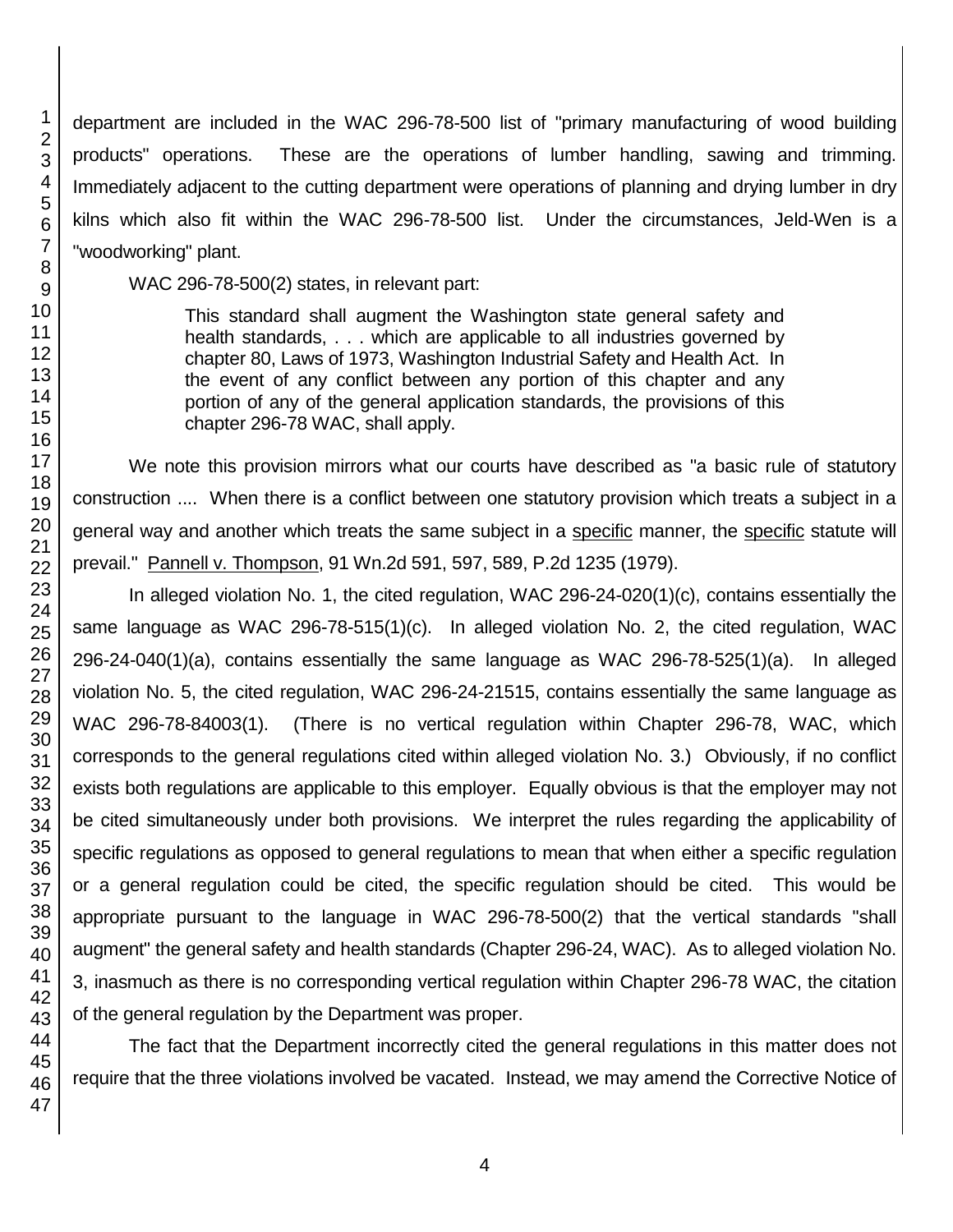47

1 2 3

Redetermination to conform to the evidence presented at the hearing. This may be done on the request or motion of the Department. Such a request was made in the Department's November 22, 1989 letter/memorandum of authorities. Such an amendment is specifically allowed by CR 15(b) which states that, "Such amendment of the pleadings as may be necessary to cause them to conform to the evidence . . . may be made upon motion of any party at any time, even after judgment; . . . ."

The practice of a judicial (or quasi-judicial) amendment of a safety citation is recognized by the federal courts in OSHA matters. See, Donovan v. Williams Enterprises, Inc., 744 F. 2d 170 (D.C. Cir. 1984). Administrative pleadings are very liberally construed and very easily amended. National Realty & Constr. Co. v. OSHRC, 489 F.2d 1257 (D.C.Cir.1973). The question is whether or not the employer is prejudiced by the amendment of the citation. There is no indication of any prejudice to Jeld-Wen if the Department's Corrective Notice of Redetermination is amended in the ways indicated. The regulatory language involved is essentially the same. The issues are the same. There is no new evidence which would need to be produced. Amending the Corrective Notice of Redetermination does not affect the affirmative defenses available to the employer. Most important, the employer had notice of the subject matter of the violations from the Corrective Notice of Redetermination, even though it cited incorrect regulations. Therefore, Corrective Notice of Redetermination No. 404600 is amended so that violation No. 1 alleges a general violation of WAC 296-78-515(1)(c); violation No. 2 alleges a general violation of WAC 296-78-525(1)(a); and violation No. 5 alleges a serious violation of WAC 296-78-84003(1).

WAC 296-78-84003(1), the regulation cited in amended Item No. 5, states:

Construction, operation, and maintenance of conveyors shall be in accordance with American National Standard B20.1-1957, Safety Code for Conveyors, Cableways and related equipment.

Section 6 of the ANSI Standard incorporated by reference in the WAC regulation reads in part:

Safety guards shall be provided on all types of equipment at driving mechanisms, terminals and take-ups where the unguarded parts may constitute a hazard to the operating personnel. (Emphasis added).

# Exhibit No. 33.

Jeld-Wen first argues that the ANSI standard is for design use only and is merely voluntary. It is true that these standards were intended for design only and were to be voluntary. However, when the Department incorporated this standard into WAC 296-78-84003(1) it became mandatory for all employers. The regulation uses the mandatory "shall" which removes any voluntary aspect to the use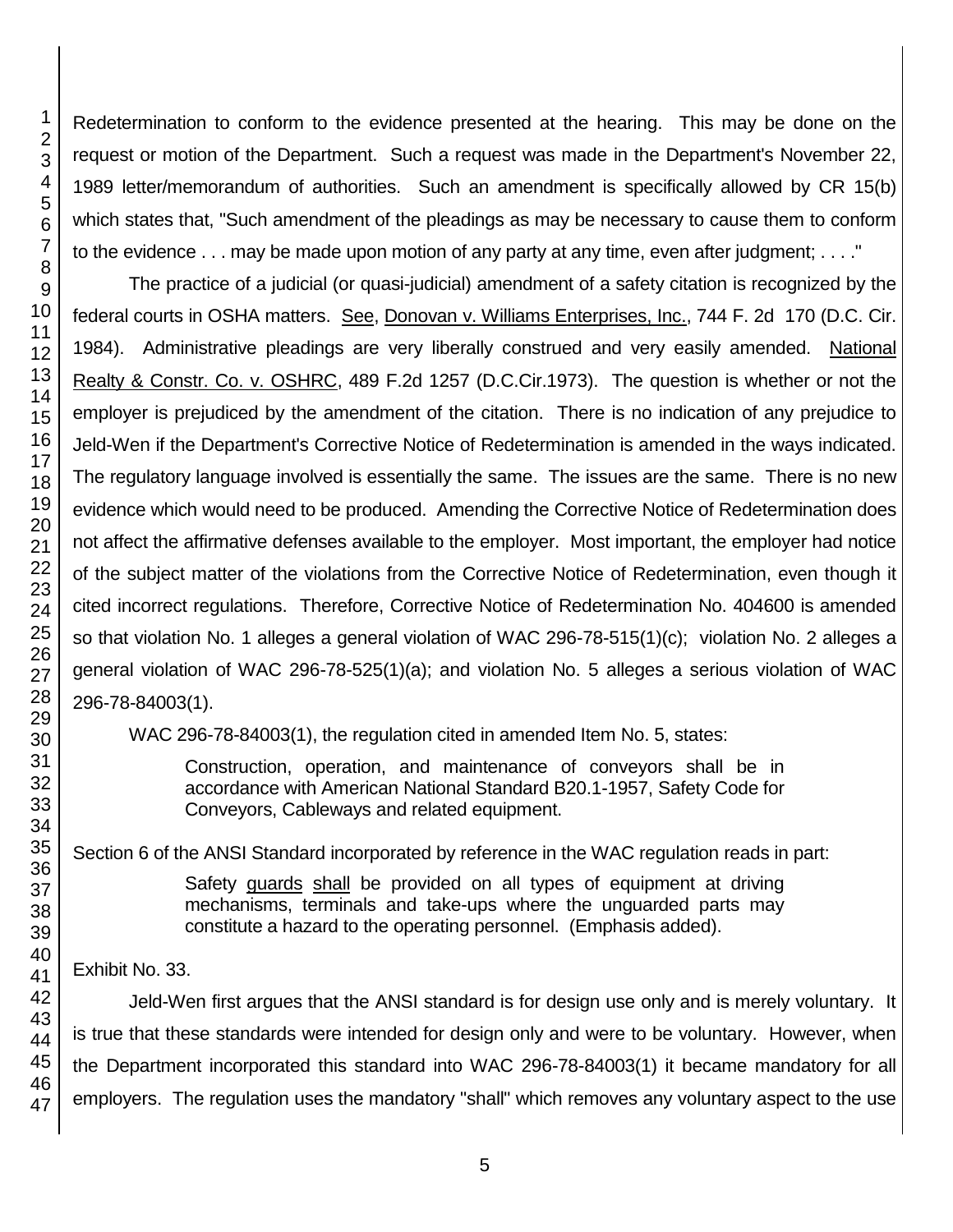of the ANSI standard. Crown Cascade, Inc. v. O'Neal, 100 Wn.2d 256, 261, 668 P.2d 585 (1983). Also, the regulation adopting the ANSI standards indicates that its scope includes "[c]onstruction, operation, and maintenance" of conveyors. Therefore, these processes, and not just conveyor design, are covered by the ANSI standard.

As the manner of death of William Stites amply illustrates, the unguarded nip point between the conveyor's return strand and the end spool is a hazard from which a substantial probability of death or serious physical harm could result. The employer contends that the nip point was "guarded by location" in that it was 11 feet, 6 inches from the offbearer's (William Stites') work station. The ANSI standard recognizes the concept of guarding by location:

> Pulleys, Sprockets, Sheathes, Drums and Blocks. All of these when located in a working area where operators (other than maintenance men) are present, shall be arranged to prevent the possibility of injury due to hands or parts of clothing being caught between the belt and pulley . . . When these units are located in areas where authorized personnel only have access, then such arrangements of frames or guards will not be required if provisions are made to stop and lock out the power before work is performed on the conveyor . . . .

Section 6-602, ANSI Standards, Exhibit No. 33. It should be noted, however, that guarding by location is in reference to "authorized personnel only," such as maintenance, which cannot be read to mean workers at nearby work stations.

WISHA is remedial legislation designed to protect the health and safety of all workers. See, RCW 49.17.010. As a result, any language or safety standards enacted thereunder should be accorded an interpretation to further these purposes. See, e.g., Stute v. P.B.M.C., Inc., 114 Wn.2d 454, 464, 788 P.2d 545 (1990). We conclude that the employer had knowledge of the hazard created by the unguarded nip point. The location of the conveyor itself and of the work stations indicates that the nip point created at the contact point between the rip saw conveyor's return strand and the end spool was intended to be guarded by location. This fact allows us to impute knowledge to the employer that the nip point in question (not completely guarded by a physical barrier before the accident) was a hazard.

Jeld-Wen knew that employees would be around the end spool during the course of their duties. The fact that the employees could be nearby is sufficient to show employer knowledge that the nip point at that end spool was no longer guarded by location from all employees. Mr. Negrete admitted that wood might accumulate by the end spool of the conveyor belt. Mr. Phillips testified that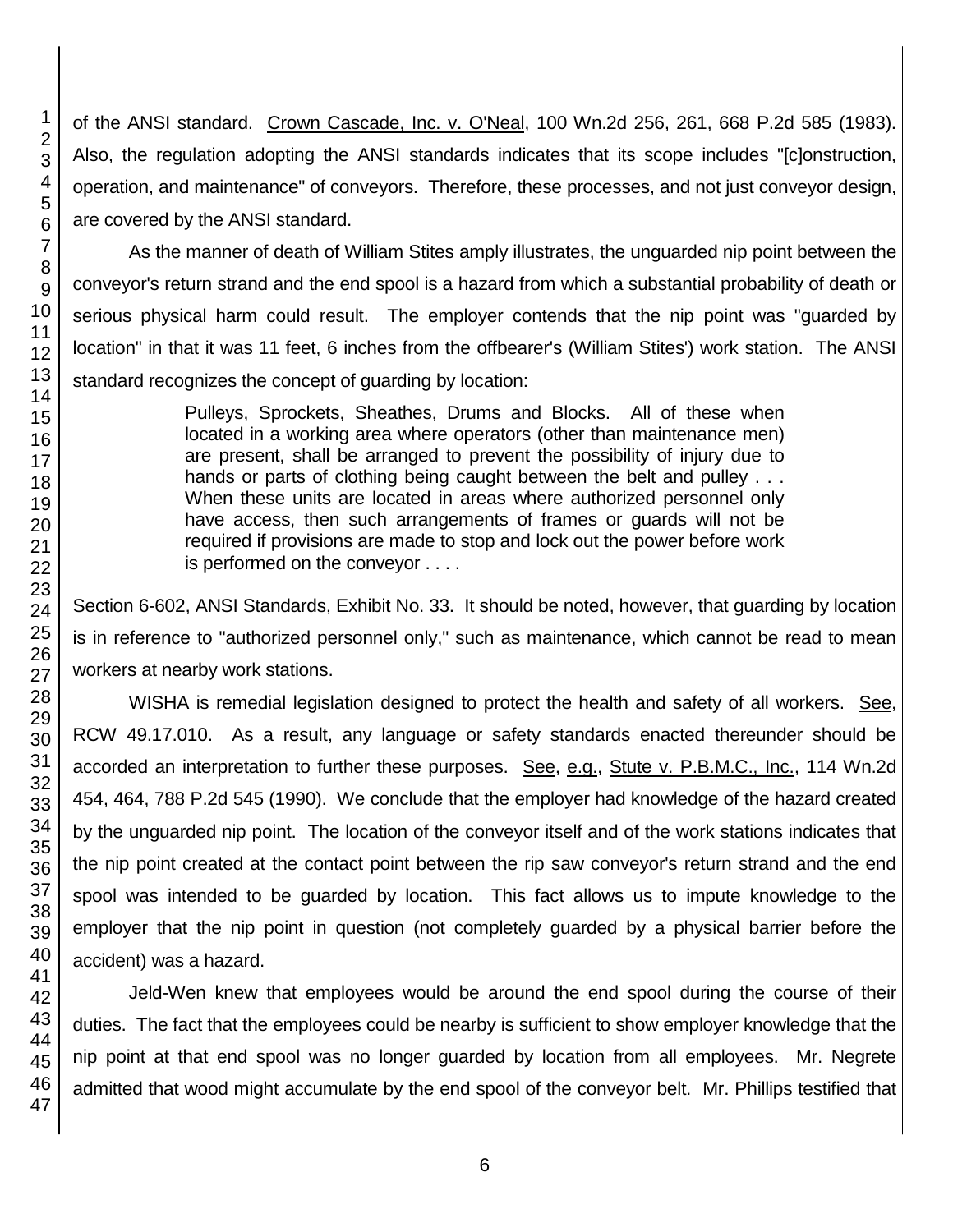work areas around the conveyor belt included areas where bins of wood are located. In some of the photos used as exhibits (Exhibit Nos. 15, 17, 35 and 36) bins are seen to be adjacent to the end spool. Mr. Lewis noted that wood in bins was stacked near the northern end spool, which is where the accident occurred. Mr. Lewis also noted that a full-time employee would have to clear jams from around the end spool. Mr. Beckman testified that isolation means putting the potential hazardous place out of the normal work path and out of a place where people are passing. As indicated by Mr. Lewis, if an employee can get into a nip point, that nip point is not guarded by isolation. Although Mr. Stites had to get in an unusual position to be caught in the nip point, he could have come in contact with it while reaching for wood jammed in the return strand. He did not have to disable or remove a physical barrier in order to contact the nip point.

The fact that this conveyor was not cited by the Department in an earlier inspection does not prove that the employer lacked knowledge of the unsafe condition. All it means is that, if a mistake was made by the Department at one or another of these inspections, that mistake was not citing the violation at the earlier inspection.

No affirmative defense is available to relieve the employer of its liability for this violation. The affirmative defense of "unpreventable employee misconduct," is not a defense to a machine guarding violation. That sort of an affirmative defense is relevant only when an unsafe action or practice of an employee results in a violation. The hazard which constitutes violation No. 5 was present regardless of employee conduct or the occurrence of the fatal accident which resulted in the inspection.

The employer presented no evidence disputing the amount of the penalty calculated and proposed by the Department for violation No. 5. The Department's calculation of the gravity of the violation as well as the type and amount of adjustments to the penalty are reasonable and will not be disturbed. Accordingly, the violation under Item No. 5 as amended to allege a serious violation of WAC 296-78-84003(1) and assessing a \$240.00 penalty for this violation is affirmed as modified.

This leaves for resolution Item No. 3, which alleged a serious violation of WAC 296-24-15007 and assessed a penalty of \$200.00. WAC 296-24-15007 states:

> All power-driven machinery shall be stopped and brought to a complete standstill before any repairs or adjustments are made or pieces of material or refuse removed, except where motion is necessary to make adjustment.

The parties agree that William Stites reached into the moving return strand of the rip saw conveyor, in violation of this regulation. The evidence shows that this unsafe action by Mr. Stites was a hazard to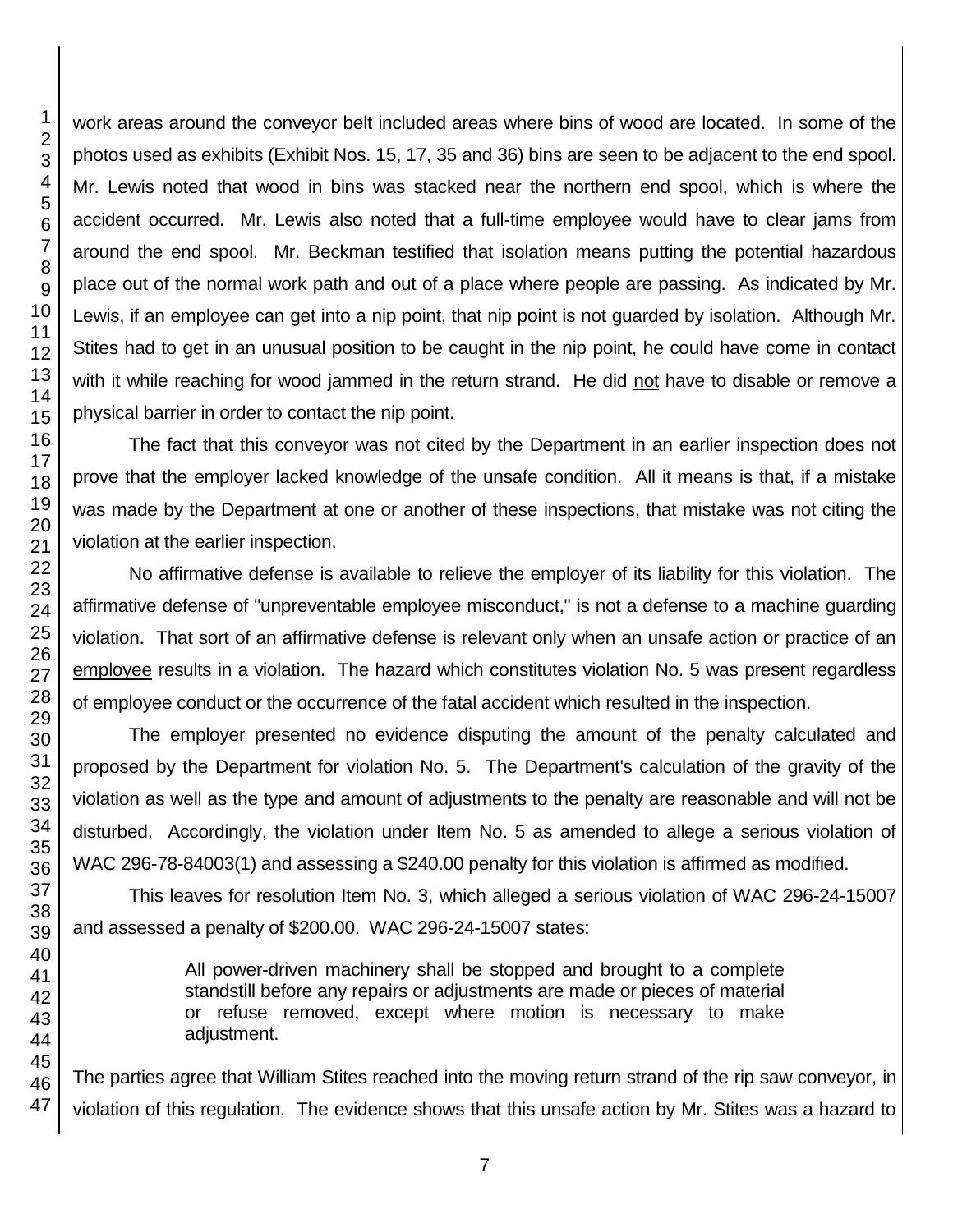him from which arose a substantial probability that death or serious physical harm could -- and unfortunately did -- result. However, the employer contends that it should not be cited for a serious violation of this regulation because the Department did not prove Jeld-Wen had actual or constructive knowledge of this unsafe practice. Jeld-Wen argues the employee's misconduct is therefore a defense to such a violation.

Unlike many violations of specific safety regulations, this violation involves an unsafe action or practice of an employee. RCW 49.17.110 recognizes that an employee must be responsible for his or her own safety. However under WISHA, the employer, not the employee, is penalized for an unsafe act or practice. The question thus becomes, to what extent and under what circumstances should an employer be liable for violations of WISHA regulations resulting from the unsafe actions, conduct or practices of its employees.

The federal courts have tended to focus on two aspects of these situations: (1) whether the employer lacked knowledge of the employee's unsafe conduct; or (2) whether an unsafe act by an employee may constitute the affirmative defense of "unpreventable employee misconduct". The choice of focus as between these two options has significantly affected the burden of proof as well as the type of proof required. Furthermore, the federal appellate courts, ruling on this issue, have arrived at varying positions. In Brennan v. OSHRC & Raymond Hendrix d/b/a Alsea Lumber Co., 511 F.2d 1139, 1142-1145 (9th Cir.1975), the court held the employer's knowledge of a violation is an element of both serious and nonserious violations and the Secretary of Labor has the burden to make at least a prima facie case of employer knowledge before the burden shifts to the employer. See also, National Steel and Shipbuilding Co. v. OSHRC, 607 F.2d 311, 315-316 (9th Cir.1979). This case primarily dealt with the definition of "willful" in enhanced penalty cases. However, in footnote number 6 the court clearly reaffirmed the just-stated rule from Brennan, supra.

Central of Georgia Railroad Co. v. OSHRC, 576 F.2d 620 (5th Cir.1978) dealt primarily with an employer's contention that it had no control of the premises where a violation affecting its employees occurred. The court did, however, agree with the allocation of burdens by the Occupational Safety and Health Review Commission (OSHRC). The Secretary has the initial burden only of establishing a prima facia case that a violation occurred which ordinarily entails a showing that (1) a specific standard applies, (2) there was failure to comply with the standard, and (3) the cited employer's employees had access to the hazard. The burden then shifts to the employer to rebut this prima facie case or to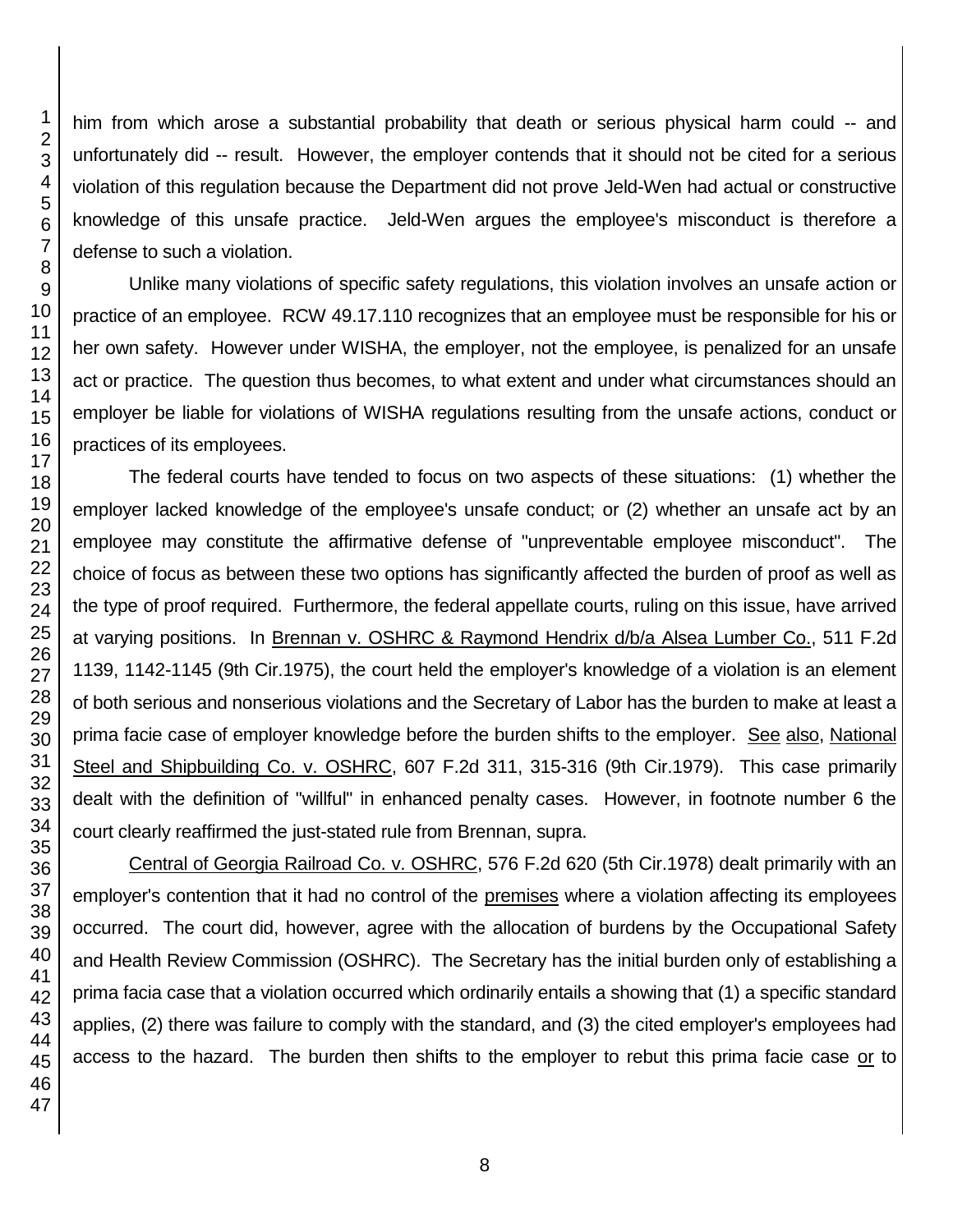establish an affirmative defense such as lack of control, protection by alternate measures or lack of employer knowledge, whether actual or constructive. Id. at 624.

In Brock v. L.E. Myers Co., High Voltage Div., 818 F.2d 1270 (6th Cir.1987), cert. denied 484 US 989, 108 S. Ct. 479, $2$  the court stated that the proper focus in an employee misconduct case should be upon the effectiveness of the employer's implementation of its safety program. The defense is an affirmative defense: once the Secretary establishes a prima facie case of an employer's failure to implement an effective safety program, then the employer has the burden of proving that the violation was caused by unforeseeable employee misconduct rather than inadequacies in the enforcement of its safety program. 818 F.2d. at 1277. In so holding the court relied upon other cases which it characterized as holding that an allegation of unpreventable ("unforeseeable") misconduct constitutes an affirmative defense to be pleaded and proved by the employer. In sum, the court held that the burden is upon the employer, once the Secretary has made out a prima facie case of a violation of OSHA. Id. at 1276.

Review of decisions considering the issue of "unpreventable employee misconduct" convinces us that the appropriate rule to follow is that set forth by the U.S. Court of Appeals, Sixth Circuit, in Brock v. L.E. Myers Co., supra. This is the approach adopted by the majority of the courts which have considered this issue and places the burden of proof on the employer, once a prima facie case has been established by the citing authority. Thus, if the Department of Labor and Industries has established employer awareness of a potentially preventable hazard involving employee action, the burden of proof shifts to the employer to establish the defense of "unforeseeable employee misconduct". To place this burden on the Department of Labor and Industries, as would be done if we followed the opinions expressed by a substantial minority of the federal courts, would be inconsistent with the legislative purpose of the Washington Industrial Safety and Health Act.

RCW 49.17.010 sets forth the purpose of the Washington Industrial Safety and Health Act, which includes the provision of"... safe and healthful working conditions for every man and woman

l <sup>2</sup> Justice White, with Justice O'Connor, dissented from this denial of certiorari. The dissent provides a concise account of contrasting views of the Circuits on this issue: (1) the Sixth Circuit view as described by Brock; (2) that of other Circuits that the employer bears the burden of proving it has implemented workplace safety rules that are effectively enforced without imposing an initial burden on the Government with respect to the defense; and, (3) that of yet other Circuits which places on the Government the burden of proving that the accident was not the result of unforeseeable employee misconduct. L.E. Myers Company, High Voltage Division v. Secretary of Labor, 484 U.S. 989, 108 S.Ct. 479 (1987).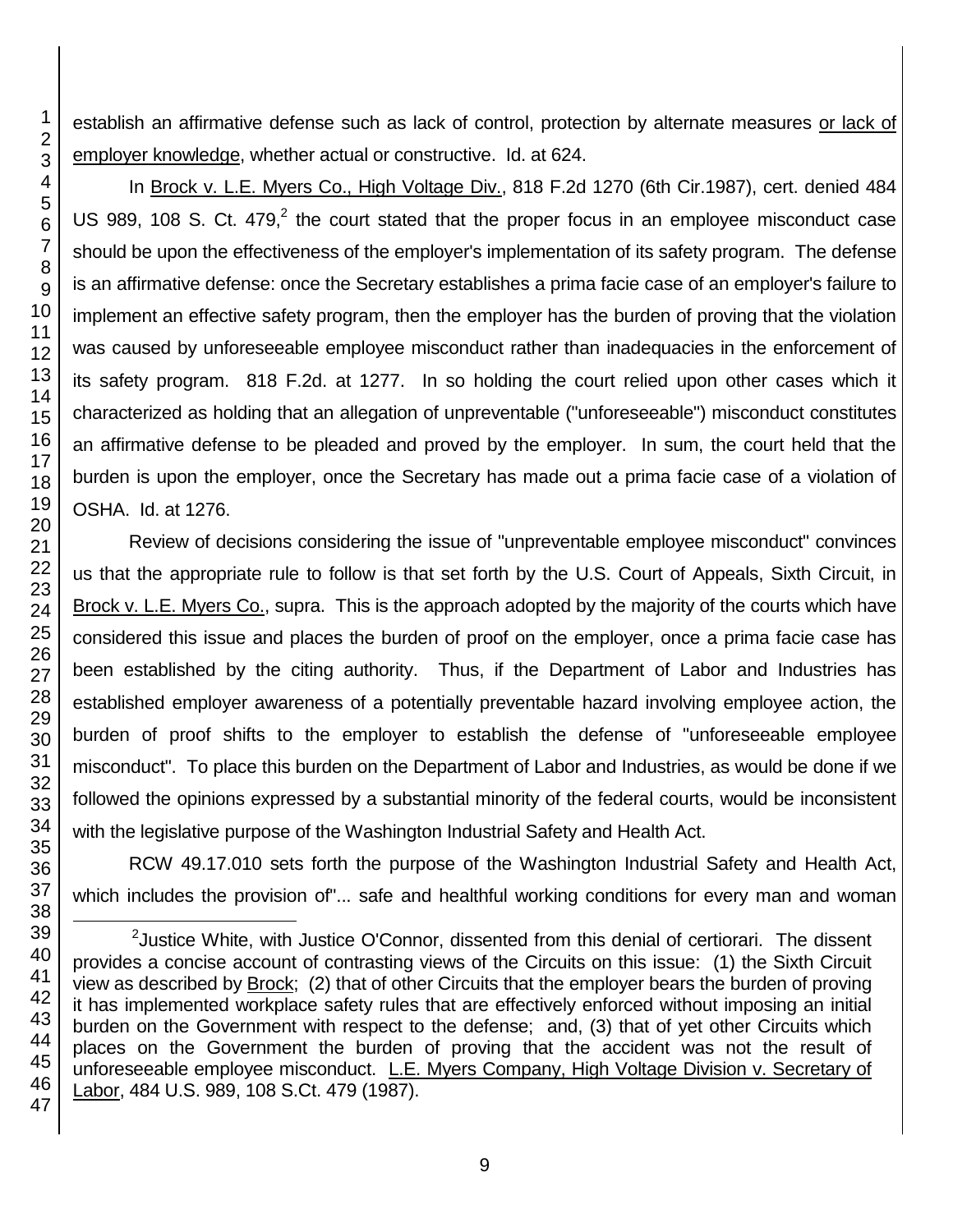working in the State of Washington ...." That section further states the legislative intent to do this by creating an industrial safety and health program which enforces standards equal to or exceeding those prescribed by the Occupational Safety and Health Act. Imposing additional elements of proof on the Department of Labor and Industries would not be consistent with this broad general purpose expressed by the legislature.

RCW 49.17.180(6), which otherwise defines serious violations, provides that, where a violation involves a substantial probability that death or serious physical harm could result, "a serious violation shall be deemed to exist ... unless the employer did not, and could not with the exercise of reasonable diligence, know of the presence of the violation." A reasonable interpretation of the referenced statute leads us to the conclusion that it does not impose upon the Department of Labor and Industries the unreasonable burden of proving a negative. The burden of proving "unpreventable employee misconduct" necessarily should rest with the employer. The employer has the necessary knowledge of workplace and work practices and is in the best position to establish the elements of this defense.<sup>3</sup> See Brock, supra, 818 F.2d. at 1277.

The burden faced by the employer in establishing this defense, which has also been referred to as "isolated occurrences," "isolated incident," "isolated misconduct," and "employee misconduct," is set forth in the Occupational Safety and Health Review Commission decision Jensen Construction Company, 7 OSHC 1477 (1979). In that decision, the Commission set forth a four-part test which must be met in order for an employer to successfully establish the unpreventable employee misconduct defense.

> In order to establish the affirmative defense of unpreventable employee misconduct, an employer must show that it has established work rules designed to prevent the violation, has adequately communicated these rules to its employees, has taken steps to discover violations, and has effectively enforced the rules when violations have been discovered.

Jensen Construction Company, supra, at 1479.<sup>4</sup>

For a brief but comprehensive discussion of this topic and citation of additional federal cases, see Rothstein, Occupational Safety and Health Law, 2d Ed., § 117, at 147 (1983).

<sup>&</sup>lt;sup>4</sup>Sec. 117 of Rothstein at 143 through 147, contains a concise but thorough discussion of the elements contained in Jensen Construction Company, together with appropriate citations to federal decisions elucidating the various elements.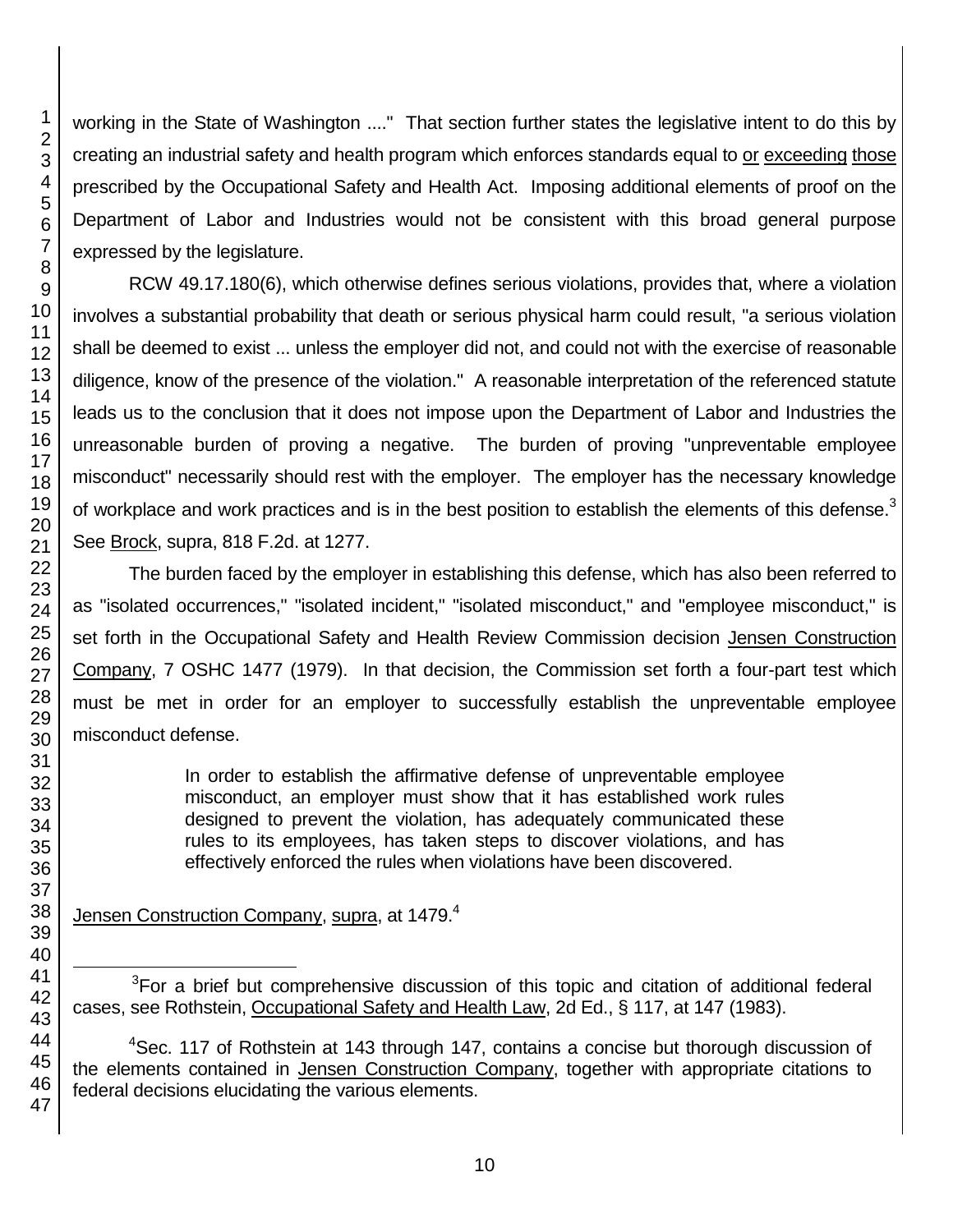Careful consideration of the facts established in this case in light of the four-part test set forth in Jensen Construction Company convinces us that the unsafe actions of Mr. Stites, for which Jeld-Wen was cited under Item No. 3, constitute "unpreventable employee misconduct". As established by the evidence which was presented in connection with the violations alleged under Item Nos. 1 and 2, Jeld-Wen had established work rules designed to prevent this type of violation, and had adequately communicated these rules to its employees. The record clearly establishes that Jeld-Wen's No. 1 safety rule, "Do not reach into machinery while it is running " had been adequately communicated to its employees. A regular program of supervision of temporary employees, such as Mr. Stites, consisted of a reasonable manner in which to discover violations of the work rules and safety program, and had revealed no prior violations of this standard.

While there have been no prior violations to test the effectiveness of the employer's enforcement of its No. 1 safety rule, it is clear from the testimony of Bob Phillips, a supervisor, that any violation discovered would have been dealth with effectively and severely. The record establishes that Jeld-Wen, through the use of safety training, communication of work rules, and adequate supervision, took all the steps which were feasible to prevent the type of employee misconduct which resulted in Mr. Stites' death. Jeld-Wen of Everett has successfully established the required elements set forth in Jensen Construction Company, supra, and has established the affirmative defense of "unpreventable employee misconduct". Accordingly, the serious violation of WAC 296-24-15007 alleged in Item No. 3, and the \$200.00 penalty assessed, are vacated.

After consideration of the Proposed Decision and Order, the Petitions for Review filed thereto on behalf of the Department of Labor and Industries and the employer, the employer's "Memorandum in Response to Division's Petition for Review (Limited to Item 3)," and a careful review of the entire record before us, we are persuaded that Item No. 5 of the Corrective Notice of Redetermination No. 404600, (as amended to cite the appropriate safety standard) is correct and should be affirmed. Item Nos. 1, 2, and 3 of the Corrective Notice of Redetermination are vacated.

# **FINDINGS OF FACT**

- 1. On July 1, 1988 an inspection pursuant to the Washington Industrial Safety and Health Act was held at the Jeld-Wen of Everett plant in Everett, Washington. On July 22, 1988, the Department issued Citation and Notice No. 404600 which alleged the occurrence of two serious, two general and one serious repeat violations with penalties totaling \$2,080.00. On July 27, 1988, the employer appealed and the Department reassumed jurisdiction. On October 22, 1988, the Department issued a
- 2 3 4 5 6 7 8 9 10 11 12 13 14 15 16 17 18 19 20 21 22 23 24 25 26 27 28 29 30 31 32 33 34 35 36 37 38 39 40 41 42 43 44 45 46 47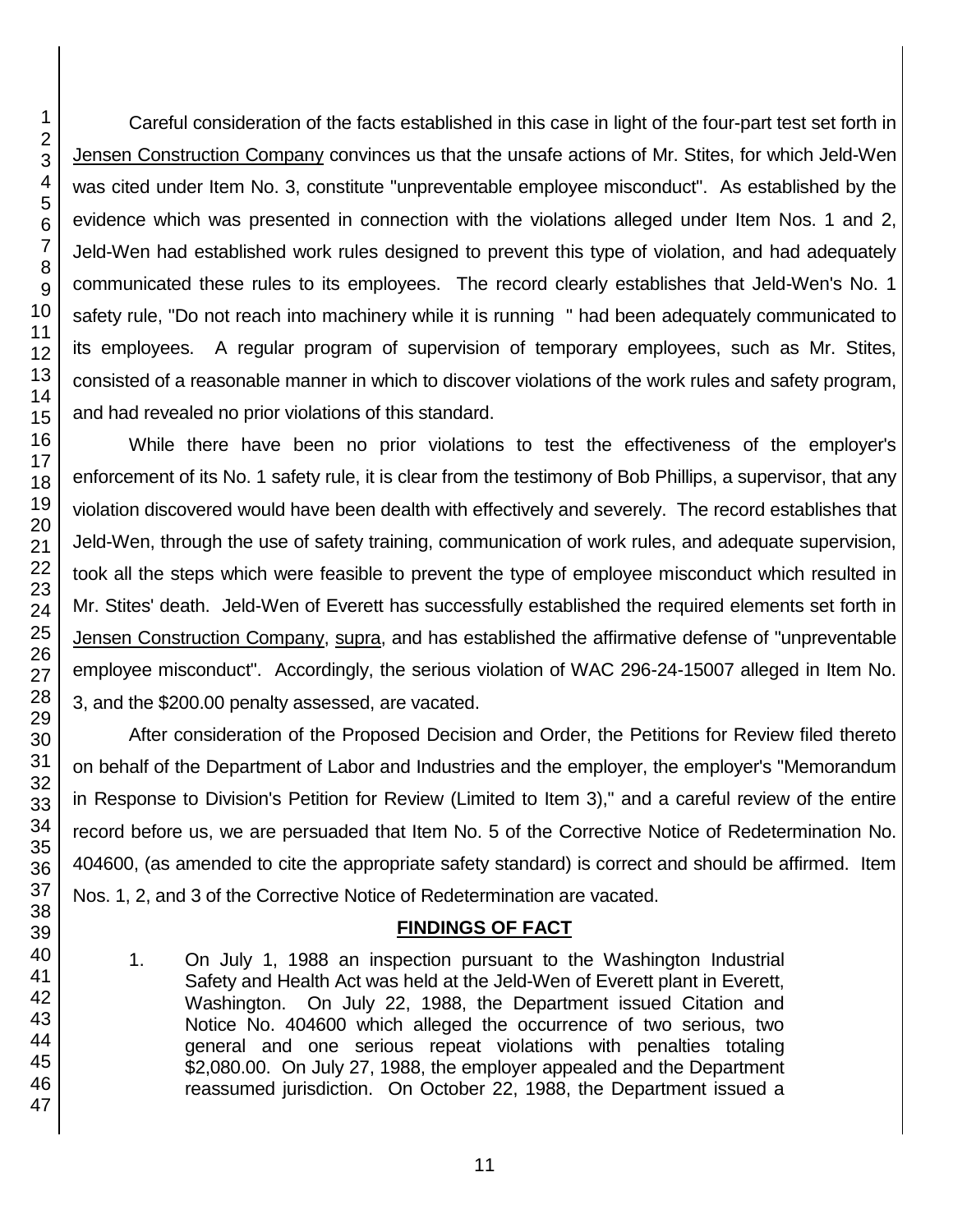Corrective Notice of Redetermination which affirmed as modified Citation and Notice No. 404600 and cited the employer for two general and two serious violations with total penalties equalling \$440.00. This Corrective Notice of Redetermination was mailed by the Department on October 24, 1988 and received by the employer on October 26, 1988. On November 7, 1988, the employer filed a notice of appeal with the Board of Industrial Insurance Appeals. This Board assigned the appeal Docket No. 88 W144 and directed that further proceedings be held.

- 2. Jeld-Wen of Everett is an employer of over 100 employees involved in the manufacture of doors using "green" lumber as the primary raw material. As part and parcel of the process of manufacturing doors, the Jeld-Wen plant is involved in the primary manufacturing of wood building products including the use of operations involving lumber handling, sawing, trimming and the operation of dry kilns and other equipment. Jeld-Wen's cutting department is involved in sawing and trimming lumber.
- 3. William Stites was an employee of Express Services, Inc., an agency that placed temporary workers at many different businesses, including Jeld-Wen of Everett. Mr. Stiles was paid by Express Services, Inc., but he worked at the Jeld-Wen plant and his duties were prescribed by Jeld-Wen. Jeld-Wen foremen supervised him. He received general safety training from Express Services, Inc., and Jeld-Wen, and specific on-the-job training from Jeld-Wen.
- 4. As of June 1988, the Jeld-Wen of Everett safety orientation program included on-the-job instructions on the safe use of powered materials handling equipment and machine tool operations. The Department manager and regular or full-time employees would identify safe practices and show new workers the locations of shut-off and lock-out switches. Temporary workers were trained only in these aspects of particular jobs because they were expressly not allowed to clear jams in machinery or otherwise repair machinery. The temporary workers at Jeld-Wen were identifiable by the requirement for them to wear different colored hardhats than the regular employees. The temporary employees at the Jeld-Wen cutting department did not use toxic materials and were not involved in the operation of utility systems. Jeld-Wen's safety orientation program was given to the temporary workers prior to their assignment to their jobs and involved supervision and on-going training through at least the first full day of their work.
- 5. The accident prevention program at Jeld-Wen of Everett as practiced by the cutting department involved providing new workers, before they were assigned to their jobs, with the company's safety rules and procedures for filling out accident reports, having them read these rules and procedures after which they were asked if they had any questions and the rules were discussed. These documents included how to report unsafe conditions and practices. These safety rules and procedures were not read to the new workers. The cutting department supervisor pointed out and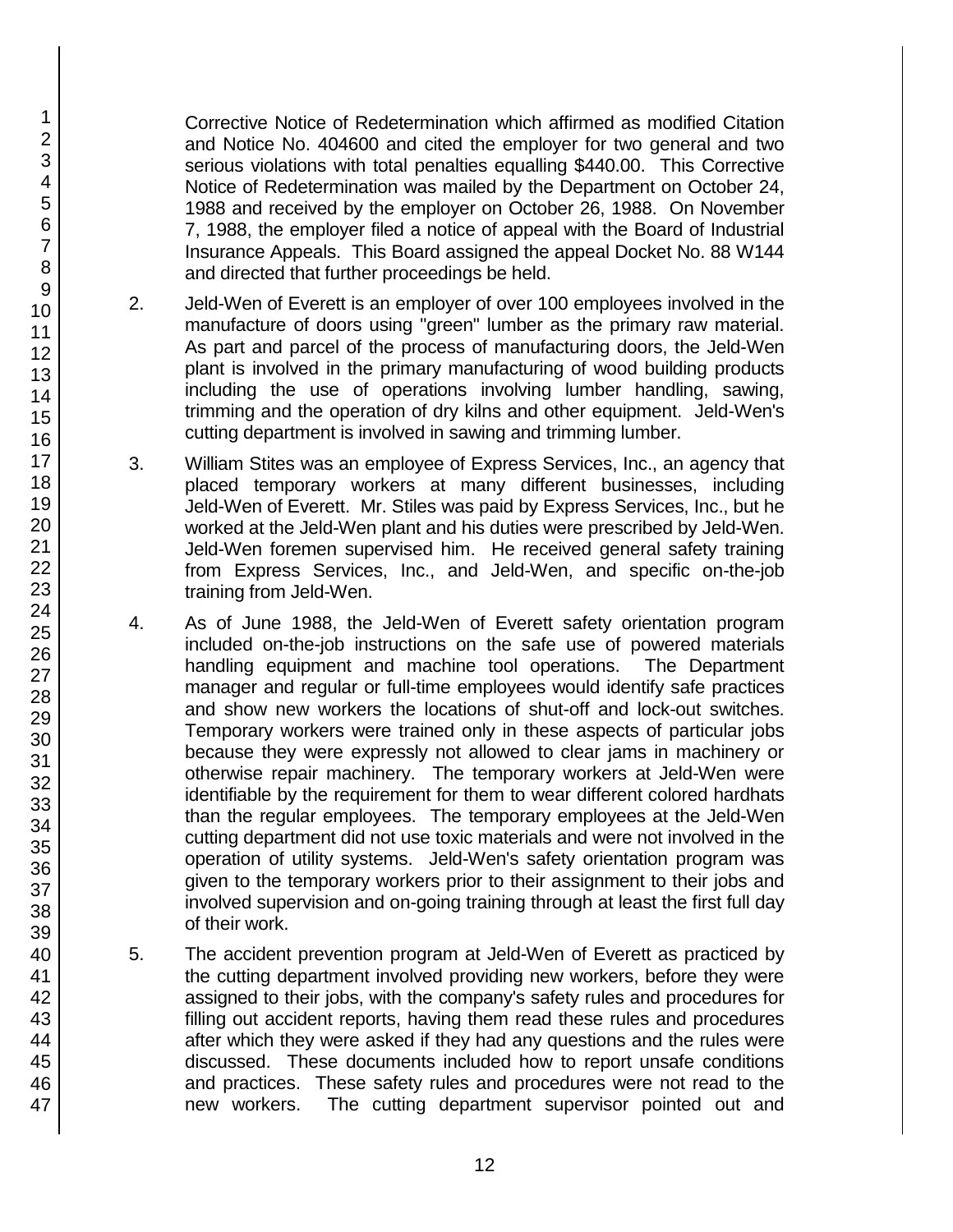identified, among other things, fire extinguishers, emergency and fire exits from the building and hearing protection equipment from his second floor office, where the entire cutting department could be seen by the employees. New workers were not given a complete physical tour of the cutting department. Jeld-Wen had an active safety committee which held monthly safety meetings wherein safety committee members would talk about specific safety-related matters with the other employees within the plant.

- 6. "Do not reach into machinery while it is running..." is Jeld-Wen of Everett's No. 1 safety rule, and is contained within the safety pamphlet given to new employees.
- 7. On June 13, 1988, William Stites reached into the return strand of the rip saw conveyor belt and became caught in a nip point where the return strand of the belt came into contact with the end spool. Mr. Stites was pulled into the conveyor and crushed to death.
- 8. William Stites' action of reaching into the rip saw conveyor's moving return strand violated Jeld-Wen's No. 1 safety rule.
- 9. William Stites' action of reaching into the rip saw conveyor's moving return strand was a unique instance of an unsafe practice by an employee at Jeld-Wen which could not have been foreseen by the employer with the exercise of reasonable diligence.
- 10. The nip point created where the rip saw conveyor's return strand and end spool met did not have a physical guard or other barrier sufficient to prevent injury if hands or parts of clothing became caught therein.
- 11. The duties of the rip saw conveyor offbearer include removing pieces of wood of various sizes from the working strand of the rip saw conveyor, stacking them on pallets or bins and moving these pallets or bins as needed. Occasional clean-up duties were required. The pallets or bins loaded with wood by the offbearer could be moved by him or other employees to a location adjacent to the nip point created by the contact of the end spool and the return strand of the conveyor.
- 12. Employees of Jeld-Wen would have to clear wood jams in the return strand located near the end spool of the rip saw conveyor at Jeld-Wen.
- 13. The nip point created by the contact of the rip saw conveyor's end spool and its return strand was not physically guarded or adequately guarded by location.
- 14. The nip point where the return strand of the rip saw conveyor meets the end spool created a hazard to employees at Jeld-Wen of Everett from which there is a substantial probability that death or serious physical harm could result.
- 15. With the exercise of reasonable diligence, Jeld-Wen of Everett should have known of the presence of the unsafe condition created by the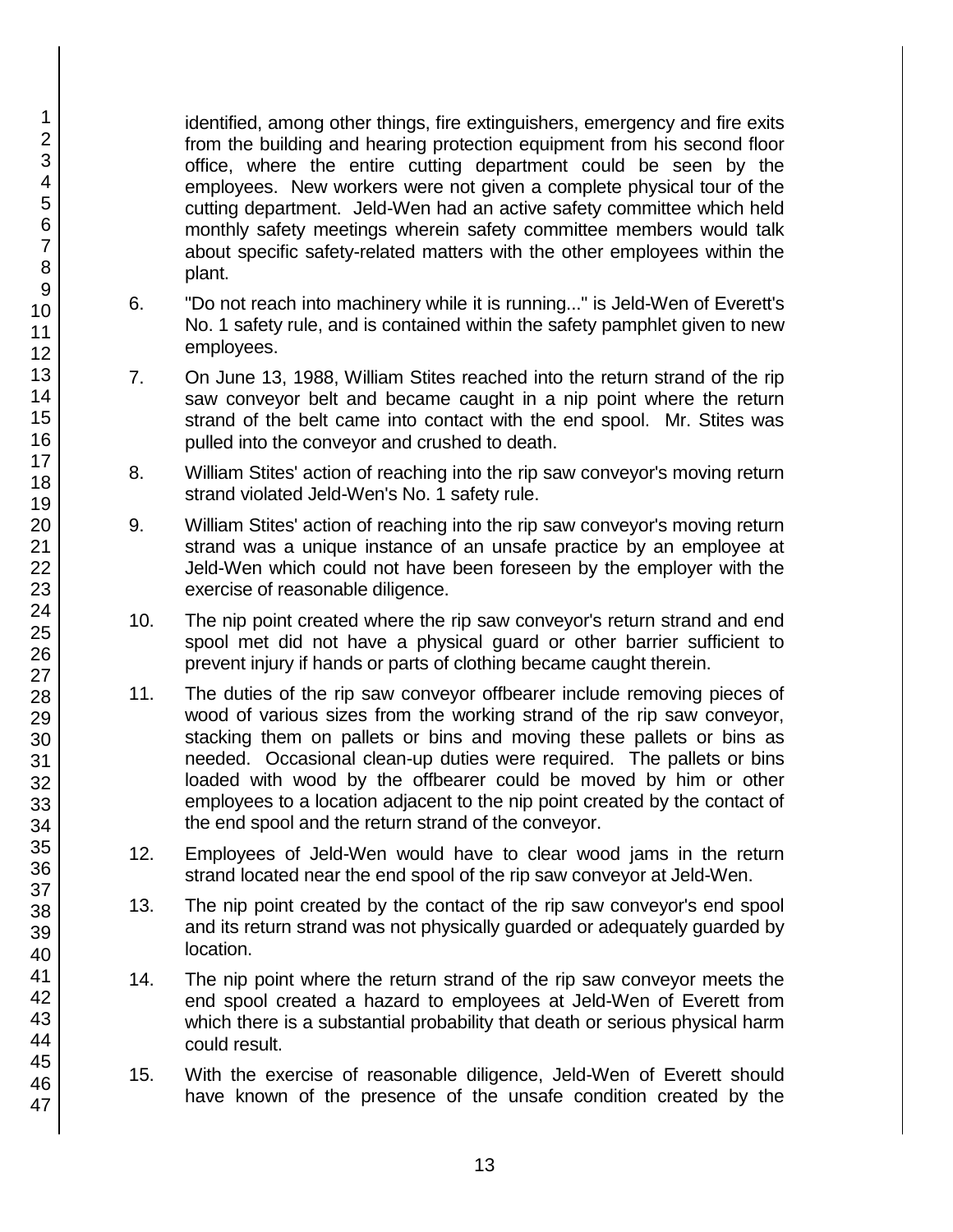inadequately guarded nip point created where the rip saw conveyor's return strand came in contact with the end spool.

- 16. As of June 13, 1988, it was technologically feasible for the nip point created by the contact of the rip saw conveyor's return strand with its end spool to be adequately guarded with physical barriers.
- 17. The severity of any industrial accident caused by the inadequate guarding of the rip saw conveyor's nip point is most adequately rated as a "5" on a scale of 1 to 5, where "5" indicates the most severe type of injuries. The probability of an accident occurring due to the inadequate guarding of the nip point on the rip saw conveyor is most adequately rated as a "1" on a scale of 1 to 5, where "1" equals a condition where an accident is least likely to occur.
- 18. In relation to the machine guarding violation (violation No. 5), Jeld-Wen of Everett's good faith and history is most adequately rated as good. The number of employees exposed to the inadequately guarded nip point on the rip saw conveyor was between one and four.

### **CONCLUSIONS OF LAW**

- 1. The Board of Industrial Insurance Appeals has jurisdiction over the subject matter and parties to this proceeding.
- 2. Jeld-Wen of Everett is an "employer" within the meaning of the Washington Industrial Safety and Health Act, that is involved in the primary manufacture of wood building products such that the safety standards of Chapter 296-78, WAC, are applicable.
- 3. The appropriate standard to be cited in violation No. 1 in Corrective Notice of Redetermination No. 404600 is WAC 296-78-515(1)(c).
- 4. The appropriate standard to be cited in violation No. 2 in Corrective Notice of Redetermination No. 404600 is WAC 296-78-525(1)(a).
- 5. The appropriate standard to be cited in violation No. 5 in Corrective Notice of Redetermination No. 404600 is WAC 296-78-84003(1).
- 6. William Stites' action of reaching into the moving return strand of the rip saw conveyor was an unsafe practice, in violation of RCW 49.17.110.
- 7. The on-the-job training program in occupational safety and health established by Jeld-Wen of Everett and practiced within its cutting department, satisfies WAC 296-78-515(1)(c).
- 8. The accident prevention program established by Jeld-Wen of Everett, and practiced within its cutting department, satisfies WAC 296-78-525(1)(a).
- 9. Violation Nos. 1 and 2 as cited within Corrective Notice of Redetermination No. 404600, and as amended within this decision and order, represent separate duties of the employer involving different aspects of safety training. Citation to both WAC 296-78-515(1)(c) and -515(1)(a) does not constitute a double citation for the same act, condition or hazard.